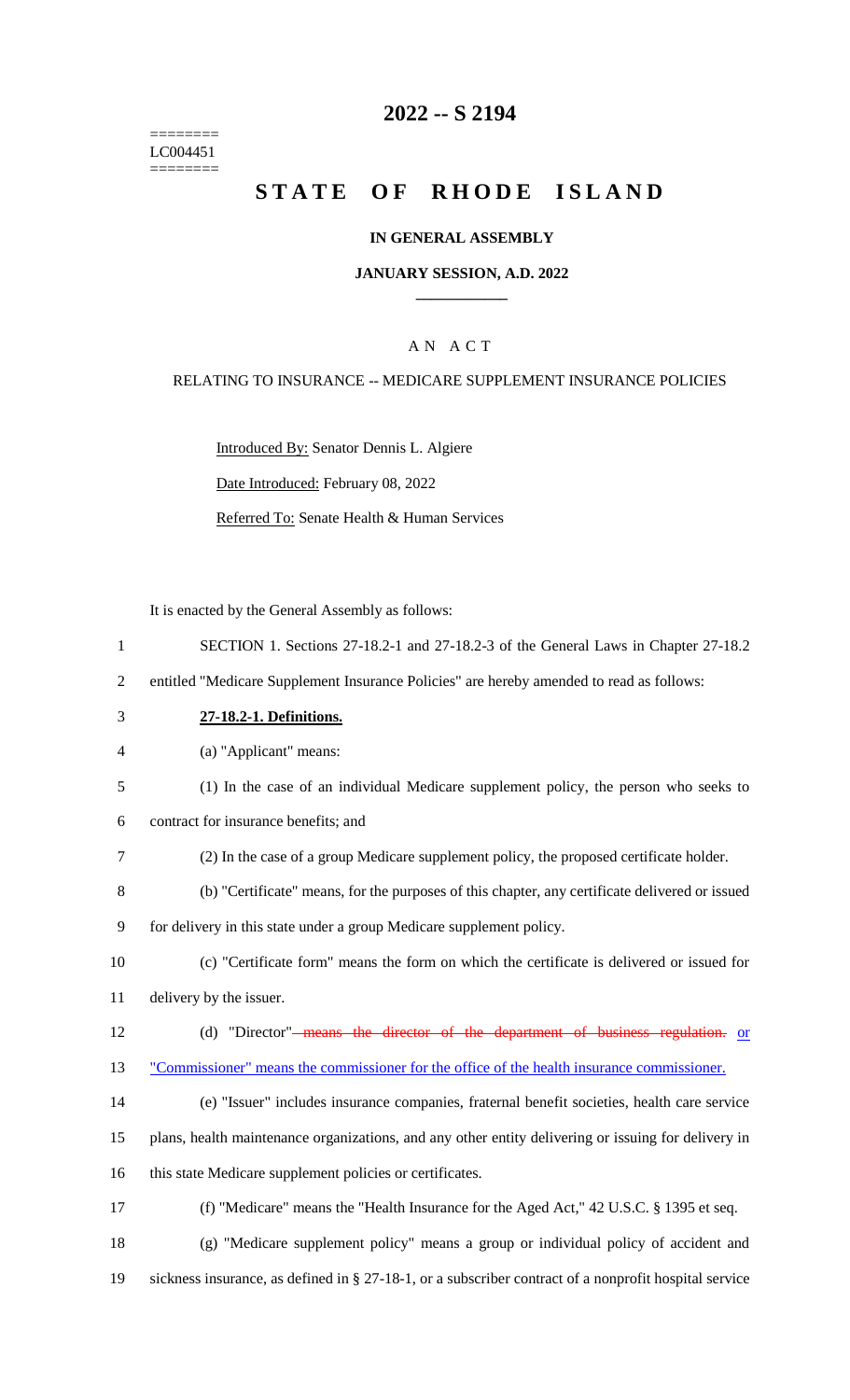corporation or of a nonprofit medical service corporation or an evidence of coverage of a health 2 maintenance organization as defined in § 42-62-4(5) or as licensed under chapter 41 of this title, other than a policy issued pursuant to a contract under Section 1876 of the Federal Social Security Act, 42 U.S.C. § 1395mm, or an issued policy under a demonstration project specified in 42 U.S.C. § 1395ss(g)(1), which is advertised, marketed or designed primarily as a supplement to reimbursements under Medicare for the hospital, medical or surgical expenses of persons eligible for Medicare.

 (h) "Policy form" means the form on which the policy is delivered or issued for delivery by the issuer.

## **27-18.2-3. Standards for policy provisions.**

 (a) No Medicare supplement insurance policy or certificate in force in the state shall contain benefits which duplicate benefits provided by Medicare.

 (b) Notwithstanding any other provision of law of this state, a Medicare supplement policy or certificate shall not exclude or limit benefits for loss incurred more than six (6) months from the effective date of coverage because it involved a preexisting condition. The policy or certificate shall not define a preexisting condition more restrictively than a condition for which medical advice was given or treatment was recommended by or received from a physician within six (6) months before the effective date of coverage.

19 (c) The *director* commissioner shall adopt reasonable regulations to establish specific standards for policy provisions of Medicare supplement policies and certificates. Those standards shall be in addition to and in accordance with the applicable laws of this state, including but not limited to §§ 27-18-3(a) and 42-62-12 and regulations promulgated pursuant to those sections. No requirement of this title or chapter 62 of title 42 relating to minimum required policy benefits, other than the minimum standards contained in this chapter, shall apply to Medicare supplement policies and certificates. The standards may cover, but not be limited to:

- 26 (1) Terms of renewability;
- (2) Initial and subsequent conditions of eligibility;
- (3) Nonduplication of coverage;
- (4) Probationary periods;
- (5) Benefit limitations, exceptions, and reductions;
- (6) Elimination periods;
- (7) Requirements for replacement;
- (8) Recurrent conditions; and
- (9) Definitions of terms.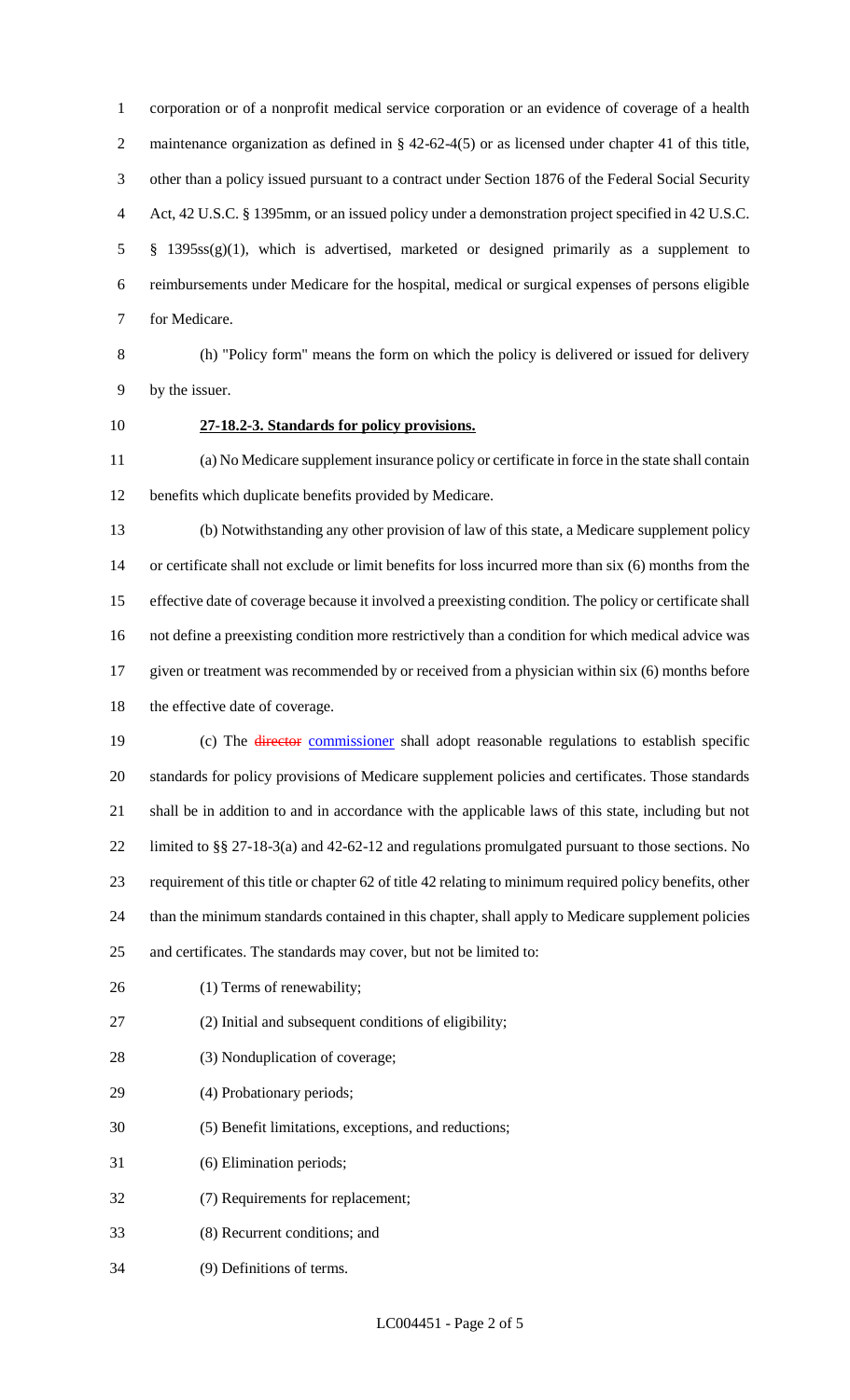1 (d) The director commissioner may adopt reasonable regulations that specify prohibited 2 policy provisions not specifically authorized by statute, if, in the opinion of the director commissioner, those provisions are unjust, unfair, or unfairly discriminatory to any person insured or proposed to be insured under a Medicare supplement policy or certificate. (e) The director commissioner shall adopt reasonable regulations to establish minimum standards for premium rates, benefits, claims payment, marketing practices, and compensation arrangements and reporting practices for Medicare supplement policies and certificates. (f) The director commissioner may adopt any reasonable regulations necessary to conform Medicare supplement policies and certificates to the requirements of federal law and regulations promulgated pursuant to federal law, including but not limited to: (1) Requiring refunds or credits if the policies or certificates do not meet loss ratio requirements; (2) Establishing a uniform methodology for calculating and reporting loss ratios; (3) Assuring public access to policies, premiums, and loss ratio information of issuers of Medicare supplement insurance; (4) Establishing a process for approving or disapproving policy forms and certificate forms and proposed premium increases; (5) Establishing a policy for holding public hearings prior to approval of premium increases which may include the applicant's provision of notice of the proposed premium increase to all subscribers subject to the proposed increase, at least ten (10) days prior to the hearing; and (6) Establishing standards for Medicare select policies and certificates. (g) Each Medicare supplement policy or applicable certificate that an issuer currently, or at any time hereafter, makes available in this state shall be made available to any applicant under 24 the age of sixty-five (65) who is eligible for Medicare due to a disability or end-stage renal disease, provided that the applicant submits their application during the first six (6) months immediately 26 following the applicant's initial eligibility for Medicare Part B, or alternate enrollment period as determined by the commissioner. The issuance or coverage of any Medicare supplement policy 28 pursuant to this section shall not be conditioned on the medical or health status or receipt of health 29 care by the applicant; and no insurer shall perform individual medical underwriting on any applicant in connection with the issuance of a policy pursuant to this subsection. SECTION 2. Chapter 27-18.2 of the General Laws entitled "Medicare Supplement Insurance Policies" is hereby amended by adding thereto the following section: **27-18.2-3.1. Premium rate review.** 

(a) An issuer shall not deliver or issue for delivery a policy or certificate to a resident of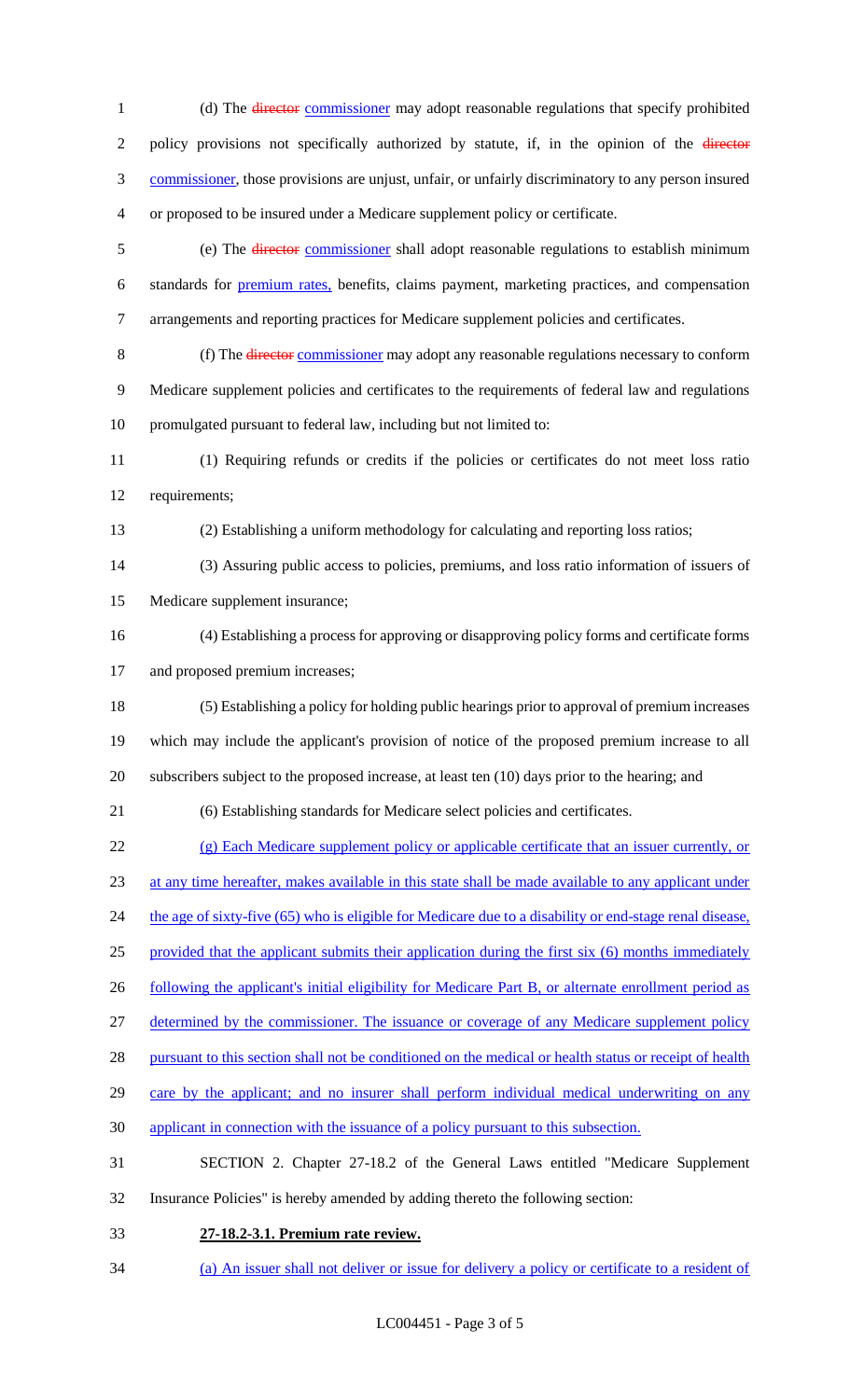| $\mathbf{1}$   | this state unless the policy form or certificate form has been filed with and approved by the      |
|----------------|----------------------------------------------------------------------------------------------------|
| $\overline{2}$ | commissioner in accordance with filing requirements and procedures prescribed by the               |
| 3              | commissioner.                                                                                      |
| 4              | (b) The commissioner shall review the rate, rating formula, or rate manual filing and              |
| 5              | approve the filing, propose to the health insurance issuer how the filing can be amended and       |
| 6              | approved, or take such other actions separately or in combination as the commissioner deems        |
| 7              | appropriate and as authorized by law.                                                              |
| 8              | (c) The commissioner may approve, disapprove, or modify the rates, rating formula, or              |
| 9              | rating manual filed by the issuer.                                                                 |
| 10             | (d) A health insurance rate, rating formula, or rate manual shall not be approved unless the       |
| 11             | commissioner determines that the health insurance issuer has demonstrated to the satisfaction of   |
| 12             | the commissioner that it is consistent with the proper conduct of the business of the issuer, and  |
| 13             | consistent with the interests of the public. In considering the interests of the public, the       |
| 14             | commissioner shall seek to ensure affordability and to minimize unreasonable disparities in access |
| 15             | to coverage.                                                                                       |
| 16             | SECTION 3. This act shall take effect January 1, 2023.                                             |

 $\begin{minipage}{0.9\linewidth} \begin{tabular}{l} \hline \textbf{r} & \textbf{r} \\ \hline \textbf{r} & \textbf{r} \\ \hline \textbf{r} & \textbf{r} \\ \hline \textbf{r} & \textbf{r} \\ \hline \textbf{r} & \textbf{r} \\ \hline \textbf{r} & \textbf{r} \\ \hline \textbf{r} & \textbf{r} \\ \hline \textbf{r} & \textbf{r} \\ \hline \textbf{r} & \textbf{r} \\ \hline \textbf{r} & \textbf{r} \\ \hline \textbf{r} & \textbf{r} \\ \hline \textbf{r} & \text$ LC004451 ========